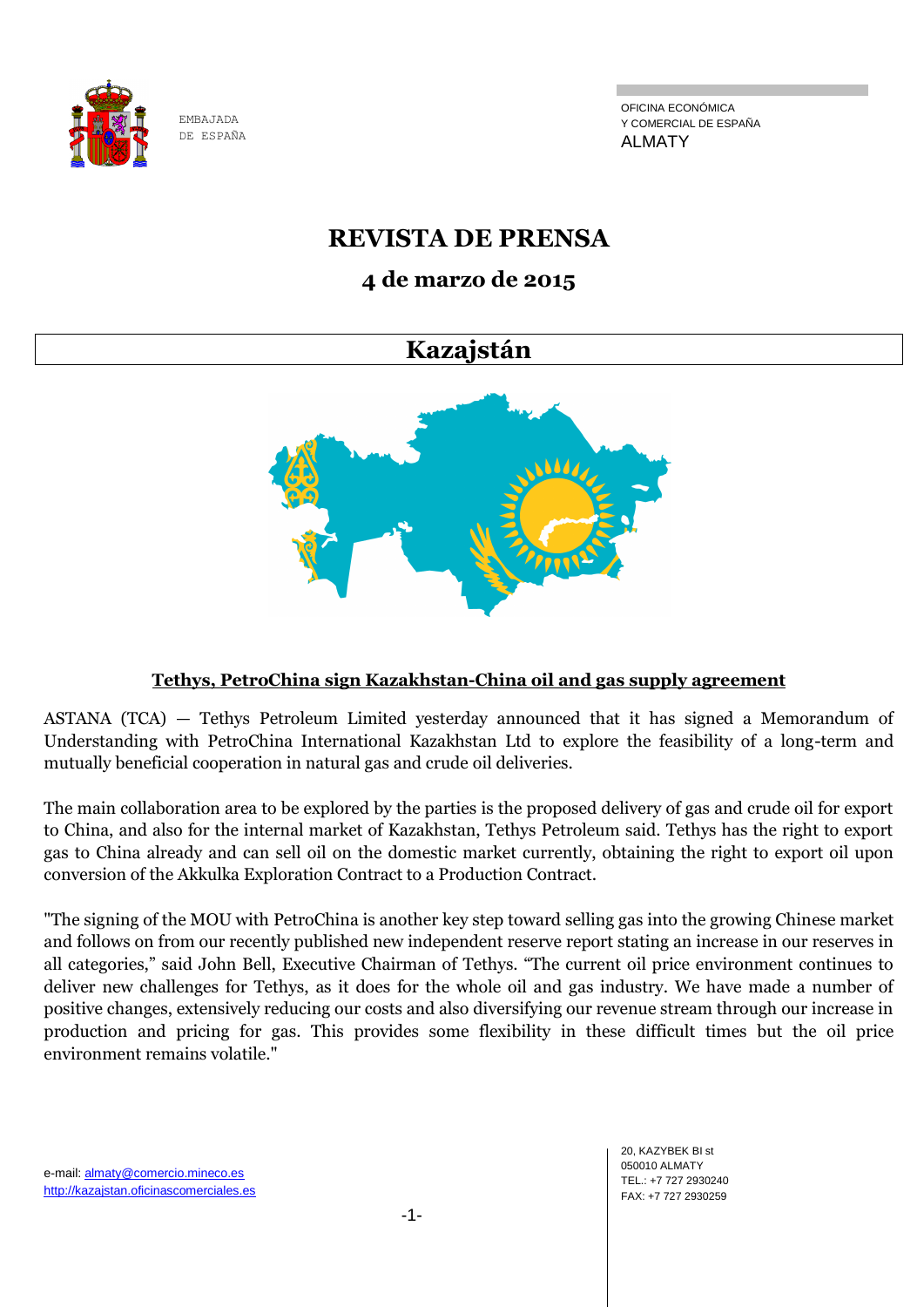

OFICINA ECONÓMICA Y COMERCIAL DE ESPAÑA ALMATY

Tethys Petroleum said the company is aimed at becoming the leading independent exploration and production company in Central Asia, looking to supply the growing energy demand of China.

Fuente:Timesca

## **Kazakhstan to ban gasoline,fuel imports from Russia**

By Sara Rajabova

Kazakhstan plans to prohibit gasoline and diesel fuel imports from its biggest trade partner neighboring Russia. Magzum Mirzagaliyev, vice minister of energy explained that from March 5th Kazakhstan will introduce a ban on gasoline and diesel fuel imports from Russia, Tengrinews reported.

"From March 5 we are introducing a 45-day-long ban on all imports of gasoline and diesel fuel from Russia. The two countries have agreed that in the current year Kazakhstan will import 1,100,000 tons of gasoline and around 760 000 tons of diesel fuel," Mirzagaliyev said.

He added that in the beginning of the year Kazakhstan has imported a substantial part of this volume.

"In order to make sure we can import the rest of the volume more evenly throughout the year, and thus prevent fuel shortages, we have decided to introduce the ban," Mirzagaliyev said.

He went on to note that this measure is directed to regulate the energy market.

Mirzagaliyev noted that the decision will have no impact on the prices of gasoline.

"The measure will have no impact on the price of fuel. The energy ministry has set price ceilings for both gasoline and diesel fuel", he said, emphasizing the ban will only be in place for 45 days.

Kazakhstan's domestic oil refineries are responsible for only 60 percent of the country's fuel consumption. The other 40 percent comes from abroad, mainly from Russia.

Earlier in 2014, Mirzagaliyev said Kazakhstan's KazMunaiGas National Oil and Gas Company has signed several contracts with large petroleum suppliers from Russia and Azerbaijan to resolve shortage of petroleum products in the country. He also added KazMunaiGas agreed on importing about 180,000 metric tons of petroleum products from Russia and 10,000 metric tons from Azerbaijan.

Kazakhstan has some oil refineries, which are located in Shymkent (country's southern part), Atyrau (western part) and Pavlodar (northern part).

Experts say that the energy-rich country needs to modernize its technology in order to fully meet the country's fuel need. The reconstruction of Kazakhstan's oil refineries or construction of new ones will help alleviate fuels and lubricants shortage in the country.

Artem Ustimenko, analyst from the Agency for Research on ROI, told Kazakh media earlier that Kazakhstan was in dire need of modernizing its refineries in order to produce suitable fuel for contemporary cars.

Kazakhstan is having trouble increasing its AI-92 output because it inherited its refineries from the Soviet Union, but fuel standards were so completely different back then that most equipment are in need of comprehensive updates.

Only after domestic refineries are modernized will it become possible for Kazakhstan to fully cover its domestic fuel market.

Fuente: azernews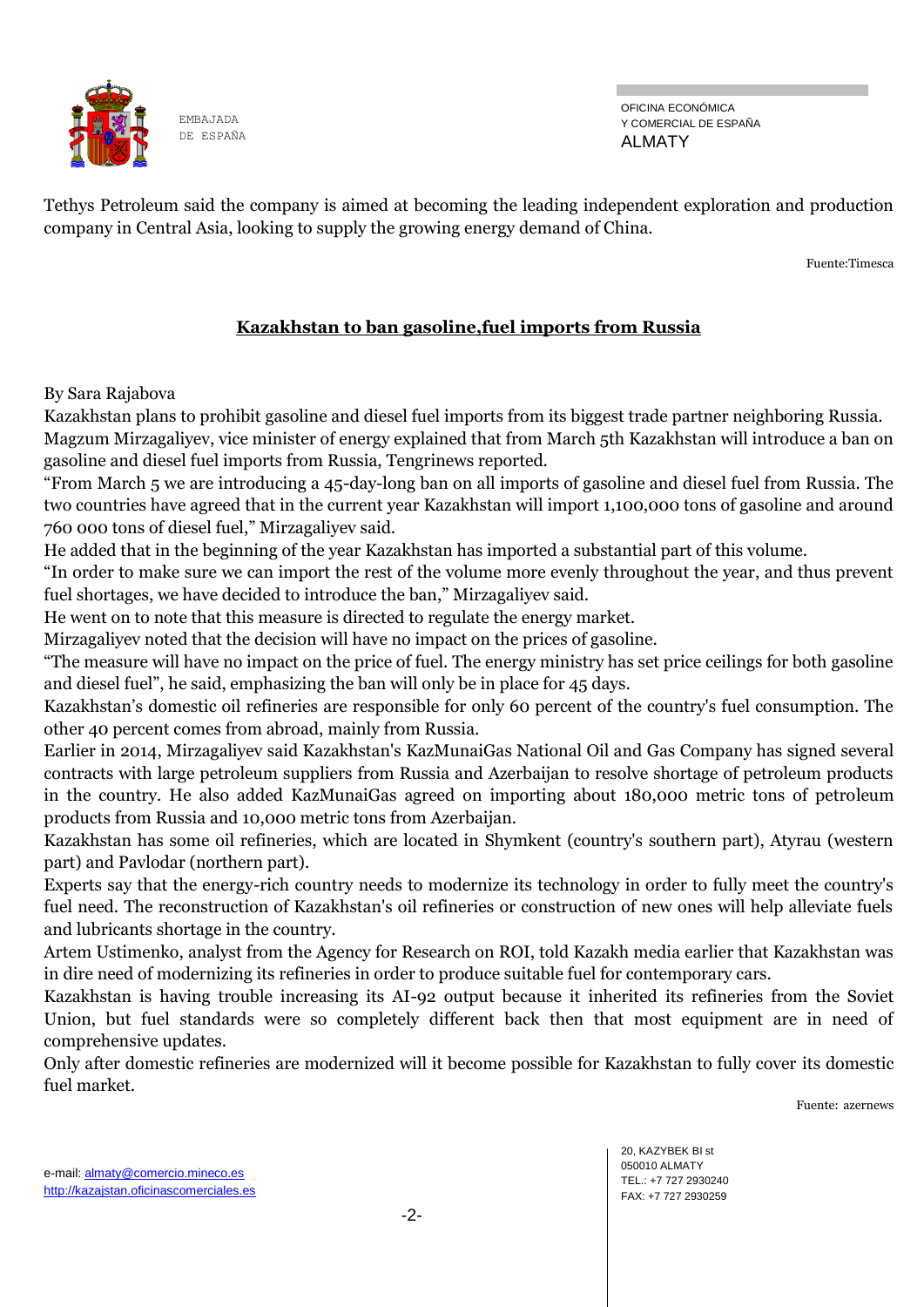

OFICINA ECONÓMICA Y COMERCIAL DE ESPAÑA ALMATY

#### **Kazakhstan automobile industry set to overcome difficulties**

ASTANA (TCA) — Kazakhstan's automobile manufacturing industry has seen a rapid growth in the past four years, reaching \$2 billion. As an anti-crisis support measure, the Kazakh Government has now allocated 20 billion tenge (\$108 million) to support the domestic auto industry. The money will be primarily used to subsidize loans for buying domestically-assembled vehicles, Andrei Lavrentiev, president of the Association of Kazakhstan Auto Business, said in an interview with Primeminister.kz (the official website of Kazakhstan Prime Minister Karim Masimov).

According to Lavrentiev, 20 billion tenge were allocated for the target program to subsidize lending for buying cars made in Kazakhstan. "During the first half of this year, we expect to sell about 30% of production volumes through the subsidy scheme, which will offer favorable conditions for consumers. Maximum rates on car loans for individuals through second-tier banks is 6%, and the maximum rate on loans for legal entities will be 4%."

Lavrentiev spoke about reducing the so-called "gray" (illegal) import of motor vehicles to Kazakhstan. "The share of 'gray' dealers accounted for about 25% of all sales in the auto market of Kazakhstan," he said. "The largest share of 'gray' market is represented by Russian companies that do not pay taxes, do not invest in infrastructure, do not develop the servicing network. The Association of Kazakhstan Auto Business proposes to introduce a temporary license. We and our Russian colleagues are saying that all deliveries of vehicles should be continued only through official channels to avoid consumer fraud and trademark violation."

Speaking about production localization (i.e. production of automotive components inside Kazakhstan), Lavrentiev said that this year it is planned to put into operation welding and paint spraying facilities in the automobile factory in Kostanai in northern Kazakhstan, to achieve a 30-percent localization level.

"All the companies operating in the industrial auto assembly [in Kazakhstan] must reach the level of localization of 30% by mid-2018 (which minimally includes welding and painting); by 2020 the level of the base components localization should reach 50%," he said.

Fuente: timesca

#### **Kazakhstan improving energy efficiency**

ASTANA (TCA) — The energy intensity of Kazakhstan's gross domestic product (GDP) had decreased 18.6 percent as of the end of 2013 compared to 2008, Amaniyaz Erzhanov, head of the Industrial Development and Safety Committee at Kazakhstan's Ministry of Investment and Development, told a media briefing yesterday. The energy intensity is a measure of the energy efficiency of a nation's economy.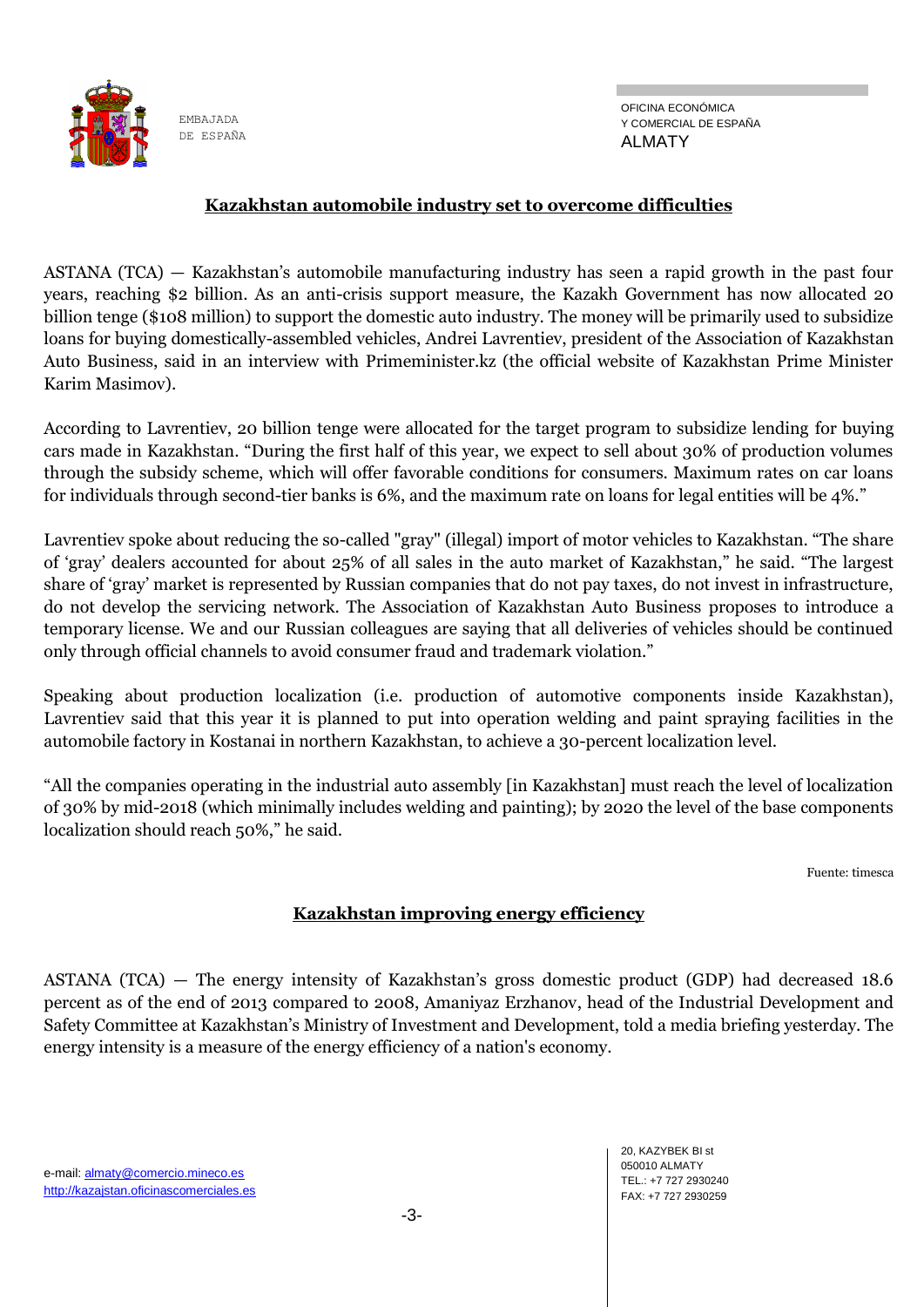

OFICINA ECONÓMICA Y COMERCIAL DE ESPAÑA ALMATY

In Erzhanov's words, this result had been achieved largely due to structural reforms of the Kazakh economy and a 6-percent reduction in the energy intensity of the industrial sector. It means that the number of new, energy efficient enterprises has increased, and they invest in improving energy efficiency.

The official spoke about measures to implement Kazakhstan's energy-saving policy, including the development of the basic energy saving mechanisms, adoption of the law "On energy saving and energy efficiency", development of the Energy 2020 program, and implementation of 16 regional energy conservation and energy saving programs.

Also yesterday, Rasul Rakhimov, director for energy and environment at the United Nations Development Programme (UNDP) in Kazakhstan, told a press conference that in 2015 the UNDP and the Government of Kazakhstan will launch a new project, "Sustainable Cities", aimed at improving energy efficiency.

In Rakhimov's words, the project is aimed at creating conditions for achieving energy efficiency in the municipal infrastructure in Kazakhstan, developing effective transport management skills, improving waste management, and developing mechanisms to attract private investment to municipal infrastructure.

Fuente: timesca

## **Poultry industry on the rise in Kazakhstan**

ASTANA (TCA) — Production of the poultry industry in Kazakhstan has grown 36.4 percent since 2010, with 19 poultry plants of meat direction operating in the country today compared to 12 in 2010, Kazakhstan's national agricultural holding KazAgro reported.

Financial support from KazAgro has encouraged positive dynamics in the development of the Kazakh poultry industry, the President of the Union of Poultry Breeders of Kazakhstan, Ruslan Sharipov, said during a visit with Kazakh journalists late last month to a new poultry plant of meat direction, Sary-Bulak, located in the Almaty province.

This new high-tech poultry complex with annual capacity of 20 thousand tons of poultry meat had produced its first 10 thousand tons of products and begun product deliveries to Kazakhstan's regions, as well as to the cities of Omsk and Novosibirsk in neighboring Russia.

The project worth initially 7.4 billion tenge is funded by KazAgro.

KazAgro national holding has so far funded 26 projects related to construction of poultry plants of meat and egg direction in Kazakhstan, with a total production capacity of 85 thousand tons of poultry meat and 654 million eggs per year.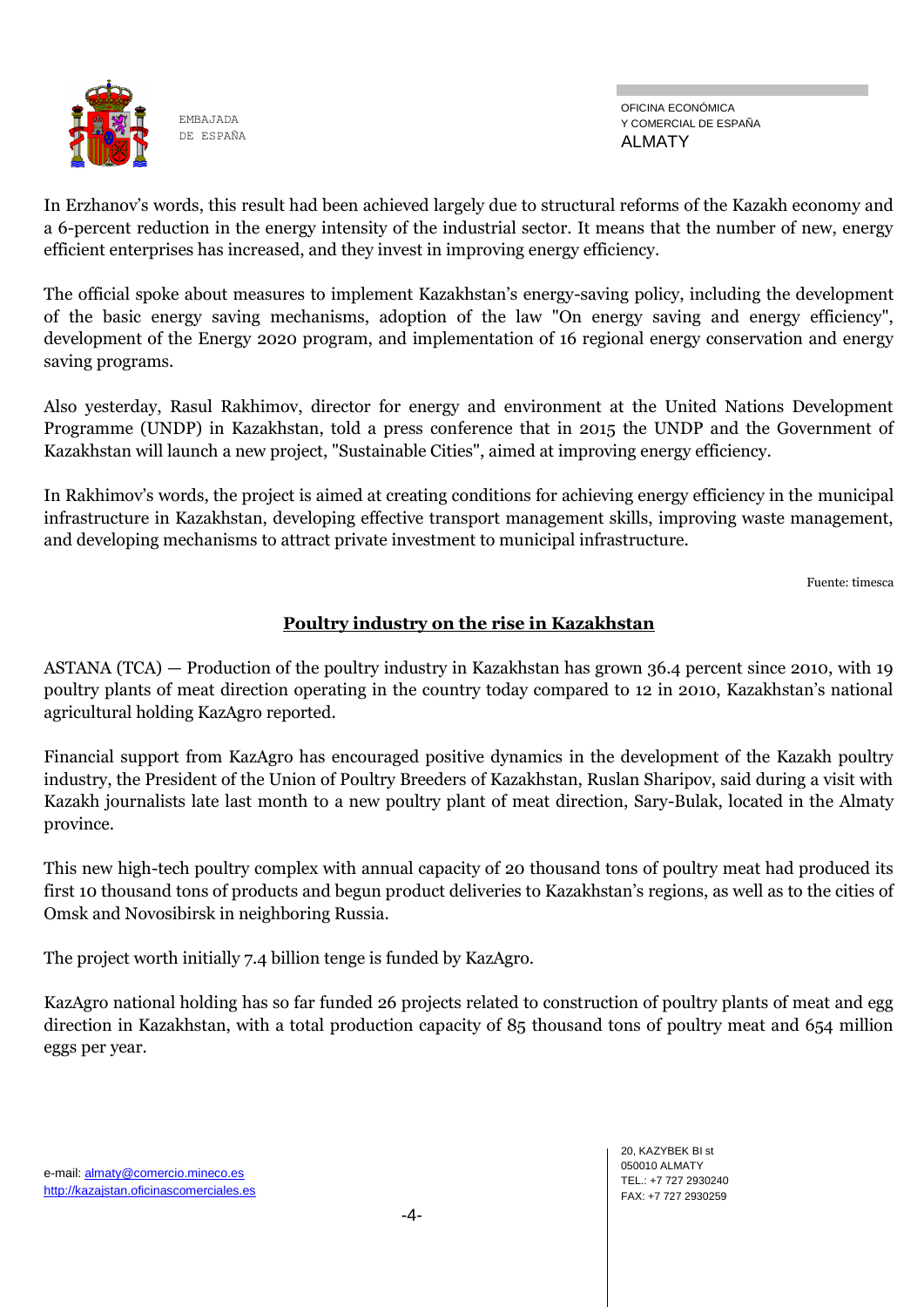

OFICINA ECONÓMICA Y COMERCIAL DE ESPAÑA ALMATY

According to the Ministry of Agriculture of Kazakhstan, currently the industrial poultry breeding in the country is represented by 56 poultry plants, including 37 ones of egg direction and 19 plants of broiler production direction. In 2014 the poultry stock in Kazakhstan increased by 3 percent and amounted to 35.181 million heads. The number of poultry at the poultry plants grew 6.5 percent, up to 22.821 million heads.

Fuente: timesca

#### **Kenes Rakishev becomes a major shareholder of Kazkommertsbank**

ALMATY (TCA) — JSC Kazkommertsbank, one of the largest banks in Kazakhstan and Central Asia, yesterday announced that it has acquired 304,187,299,781 common shares of BTA Bank at a price of 0.24162 tenge per common share from Kazakh businessman Kenes Rakishev. This was in line with the integration model approved by the shareholders of the two banks on 26 December 2014.

As a result, KKB's holding in BTA increased from 47.415% to 94.83%. This, together with the common shares of JSC Samruk-Kazyna National Wealth Fund in the trust management of KKB (4.26%), provides KKB with 99.09% of the voting rights in BTA. In addition, Kenes Rakishev purchased 127,777,704 common shares of KKB at a price of 575.2 tenge per common share under the share offering agreement announced earlier. Following this transaction and after receiving necessary regulatory approvals, Rakishev is now a major shareholder of Kazkommertsbank.

The shareholding structure of KKB is now as follows: JSC Central Asian Investment Company (CAIC) — 23.27%, Nurzhan Subkhanberdin — 18.64%, JSC Alnair Capital Holding — 28.08%, National Wealth Fund Samruk-Kazyna  $-$  10.72%, Kenes Rakishev  $-$  16.02%, and minority shareholders  $-$  3.27%.

Kenes Rakishev is a 34-year-old entrepreneur and venture investor. He is Chairman of the Board of Directors of SAT & Company; Chairman of the Board of Directors of Net Element, the first American company with Kazakhstan capital to be listed on the high-tech NASDAQ exchange; Member of the Board of Directors of the largest Russian venture fund, Fastlane Ventures; Co-founder of the global venture fund Genesis Angels, which specializes in start-ups and breakthrough technologies in robotics. He owns 20% of the shares of Central Asian Metals PLC (CAML), which is traded on the London Stock Exchange. He is the sole shareholder of Standard Insurance Company (previously Astana Finance Insurance Company). In March 2013, he became the main shareholder of JSC Bank Astana Finance.

Fuente: timesca

#### **Estonia mulls cargo shipments to China via Kazakhstan**

Estonia is pondering organizing cargo shipments between Europe and China via Kazakhstan, the CEO of the Port of Tallinn said here Monday.

"We're considering the shipment of merchandise between Europe and Asia through the port of Tallinn on the Baltic Sea and the port of Lianyungang on the Yellow Sea," Ain Kaljurand said.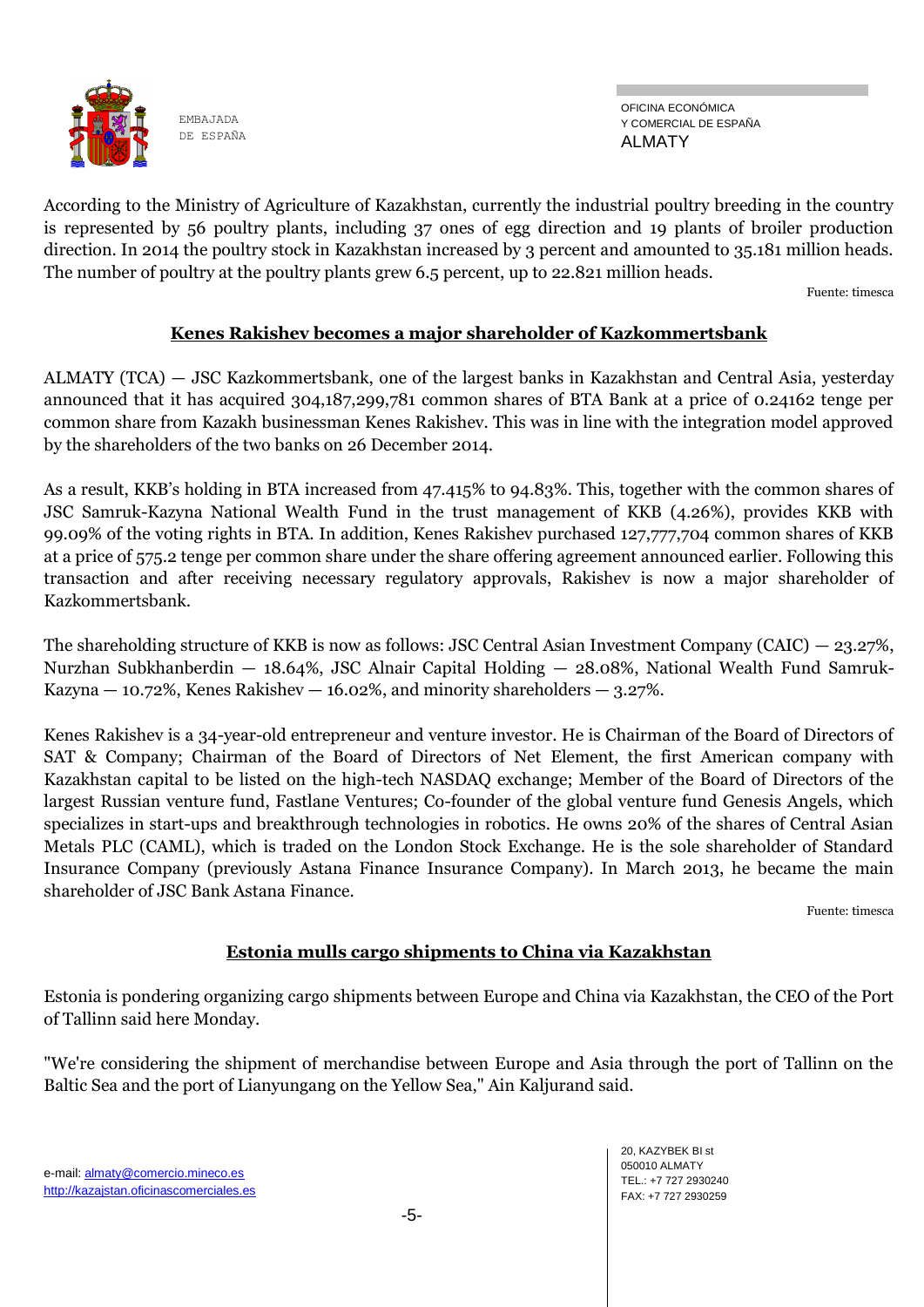

The possibility "is feasible given that the national railroad company of Kazakhstan, KazakhstanTemirZholy, is building its own terminal at the Chinese port of Lianyungang," he said during a visit to Astana.

Kazakhstan and China signed an accord regarding joint use of the port of Lianyungang for the shipment of cargo during the visit by Chinese President Xi Jinping to Kazakhstan in 2013.

The parties agreed that China would provide to Kazakhstan a section of the port's territory for the construction of a cargo terminal.

Kaljurand said that "if the rate is favorable for transport, the traffic between Estonia and Kazakhstan will become a reality."

He also added that "the port of Tallinn, one of the most important on the Baltic Sea, is (operating) very much below its capacity."

He emphasized that seven years ago "the transport of export products from Kazakhstan, such as cereals, coal, petroleum and its derivatives was made through this port, however, it has slacked off considerably in recent years."

"In December of last year, the transport of coal from Kazakhstan through the port of Tallinn was 40,000 to 50,000 tons, while seven years ago, this quantity was five times greater. The handling of grain was 1.5 million tons, but today it's zero," Kaljurand said.

Experts say the use of Kazakhstan's transport infrastructure could allow China to provide goods to Europe in just two weeks, while transport by other routes requires about two months. EFE

Fuente: Fox News

#### **Kazakhstan, Int'l Financial Institutions to Cooperate on Economic Reforms**

Kazakhstan plans to carry out 33 comprehensive reform projects in certain institutions and sectors of the economy with the help of international financial institutions. These lofty goals were set as part of the country's efforts to improve access to infrastructure, strengthen the financial sector and support the diversification and competitiveness of its economy.

"In order to increase the competitiveness of Kazakhstan's economy, these institutional and structural reforms will be accelerated. They are focused on improving the business climate in the country, improving the investment climate and promoting key economic sectorsand tariff policies in conjunction with the European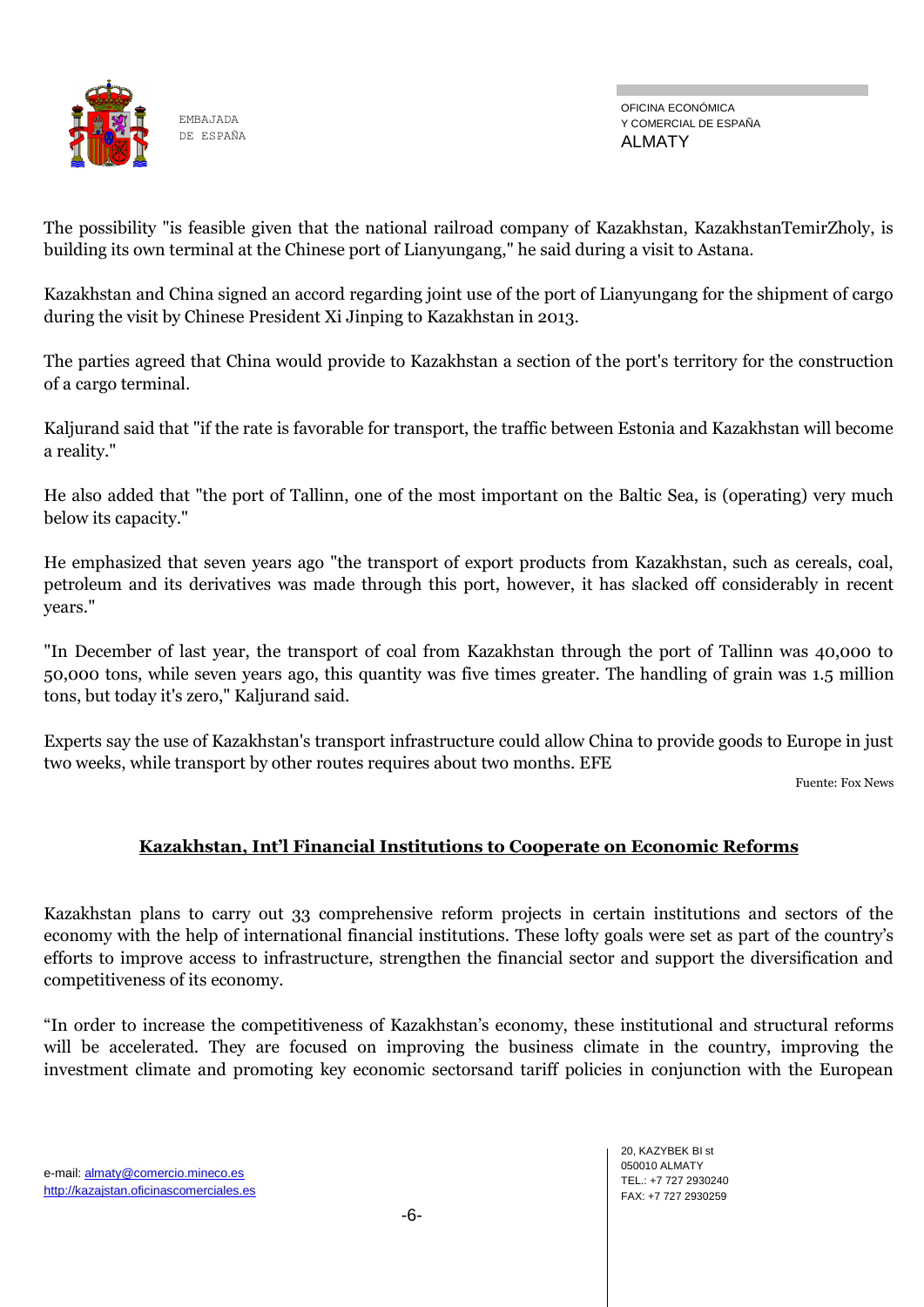

Bank for Reconstruction and Development (EBRD)," Minister of National Economy Yerbolat Dossayev said during a press conference in Astana on Feb. 19.

Dossayev made it clear that one government priority for 2015 is the implementation of structural reforms ensuring sustainable economic development and social stability. The minister also reported that the implementation of the partnership agreementswith international financial institutions (IFIs)on these reforms will continue this year with an emphasis on promotingscience and innovation, improving education, healthcare, public utilities, energy efficiency, businessand the investment climate, as well as stimulating the growth of smalland medium-sized enterprises (SMEs).

The agreements between Kazakhstan and the IFIs define the fundamental principles of the partnerships and joint activities of the parties in supporting Kazakhstan's development strategies. According to the co-financing arrangements, the IFIs will lend a total of 322 billion tenge (US\$1.74 billion), while Kazakhstan's government will allocate 39.2 billion tenge(more than US\$211 million) to carry out the joint projects.

Between 2015 and 2017, eightjoint public utilities projects totaling 91 billion tenge (US\$492 million) will be implemented. To help spur SME growth in Kazakhstan, credit lines totaling 92.5 billion tenge (US\$499.6 million) will be supported by the participating IFIs. The Asian Development Bank is providing a 24 billion tenge (US\$129.58 million) loan to support small- and medium-sized businesses through the Damu Entrepreneurship Development Fund. The EBRD is lending 10 billion tenge (US\$54 million)toCentre Credit Bank for this purpose.

The World Bank is allocating \$21.7 million to help increase Kazakhstan's energy efficiency. Most of the funds, \$17 million to be exact, will be spent on installing green technology at 70 public facilities. Steps will also be taken to improve the institutional framework regarding energy efficiency as well as develop and implement sustainable energy financingmechanisms.

Some of the projects launched earlier and co-financed by the World Bank have been extended to increase their results. Some of the most significant outcomes entailing complex institutional changes are expected in the health sector, technology transfers and institutional reform projects and an institutional strengthening project in the justice system, tax administration reform and a customs development project.

Fuente: astanatimes

## **Kazakhstan Kagazy completes buybacks**

Kazakhstan Kagazy has completed its share/GDR buybacks announced on 24 December.

The company now has 41,927,056 ordinary shares in issue, of which 37,031,635 are held by BNY Mellon as depository of the company's GDRs. The company said that John Khabbaz has accordingly resigned as a director.

Fuente: Interactive Investor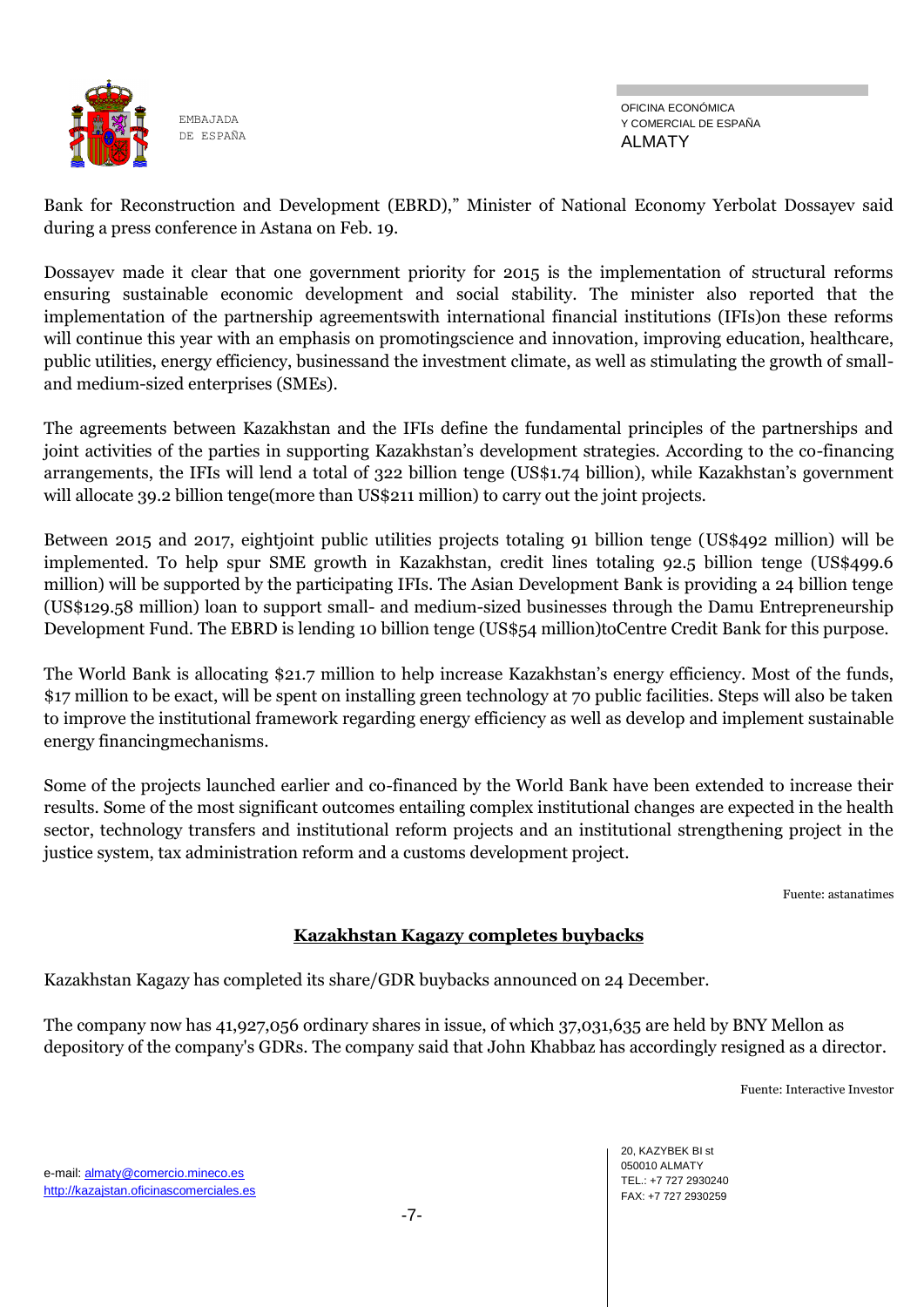

OFICINA ECONÓMICA Y COMERCIAL DE ESPAÑA ALMATY

## **Anti-Corruption Programme Seeks to Make Kazakhstan among World's Least Corrupt Countries within 10 Years**

ASTANA – "The government must be accountable to the public and operate both transparently and effectively," Bauyrzhan Baibek, the first deputy chairman of the Nur Otan party said during a recent international round table titled "Prospects for the Expansion of the Right to Access Information, Forms of Social Control and Anti-Corruption in Kazakhstan."

corruptionHe also stated that the country's citizenry must be given the appropriate legislative infrastructure needed to monitor local executive bodies. In order to make this possible, the ruling party had developed an anticorruption programme for 2015-2025, Baibek said.

He emphasised that Kazakhstan, which is seeking to enter the top 30 most-developed countries by 2050, is implementing anti-corruption reforms. According to Baibek, civil society and nongovernmental organisations (NGOs) should be actively involved in this process.

"The state is implementing major public service reforms. The number of political officials, or political appointees who have not passed state merit based exams due to lack of testing criteria has decreased by eight times. There is now the professional "A" corps [of civil servants]. These officials are those who passed the test on the [Kazakh Constitution] and seven or eight laws; i.e. we are looking to increase the legal culture of those making the decisions. They must be able to communicate with the public and speak Kazakh and Russian perfectly, so that they can properly and fully handle citizen requests," Baibek said.

He also said that by 2020, 13 bills pertaining to the implementation of Nur Otan's 2015-2025 anti-corruption programme should be adopted.

Baibek noted that today, corruption can be found in many leading European countries. "We see that no country has completely overcome corruption, as corruption is changing its face, it is like rust. Even the United Nations (UN) sees corruption as a key obstacle to achieving its Millennium Development Goals," he said.

"Every year, the global economy suffers losses of \$2.6 trillion, or 5 percent of its GDP due to corruption. The 2014 European Anti-Corruption Commission report stated that corruption affects all 28 EU nations. This comes with an annual price tag estimated at about 120 billion euros," he said.

"The [Nur Otan] party has set itself the ambitious goal of ensuring that Kazakhstan enters the 30 least-corrupt countries on the Global Competitiveness Index of the World Economic Forum within 10 years of implementing the programme. We have published the party's financial statements. We have shown everyone that there must be openness," Baibek concluded.

Fuente: astanatimes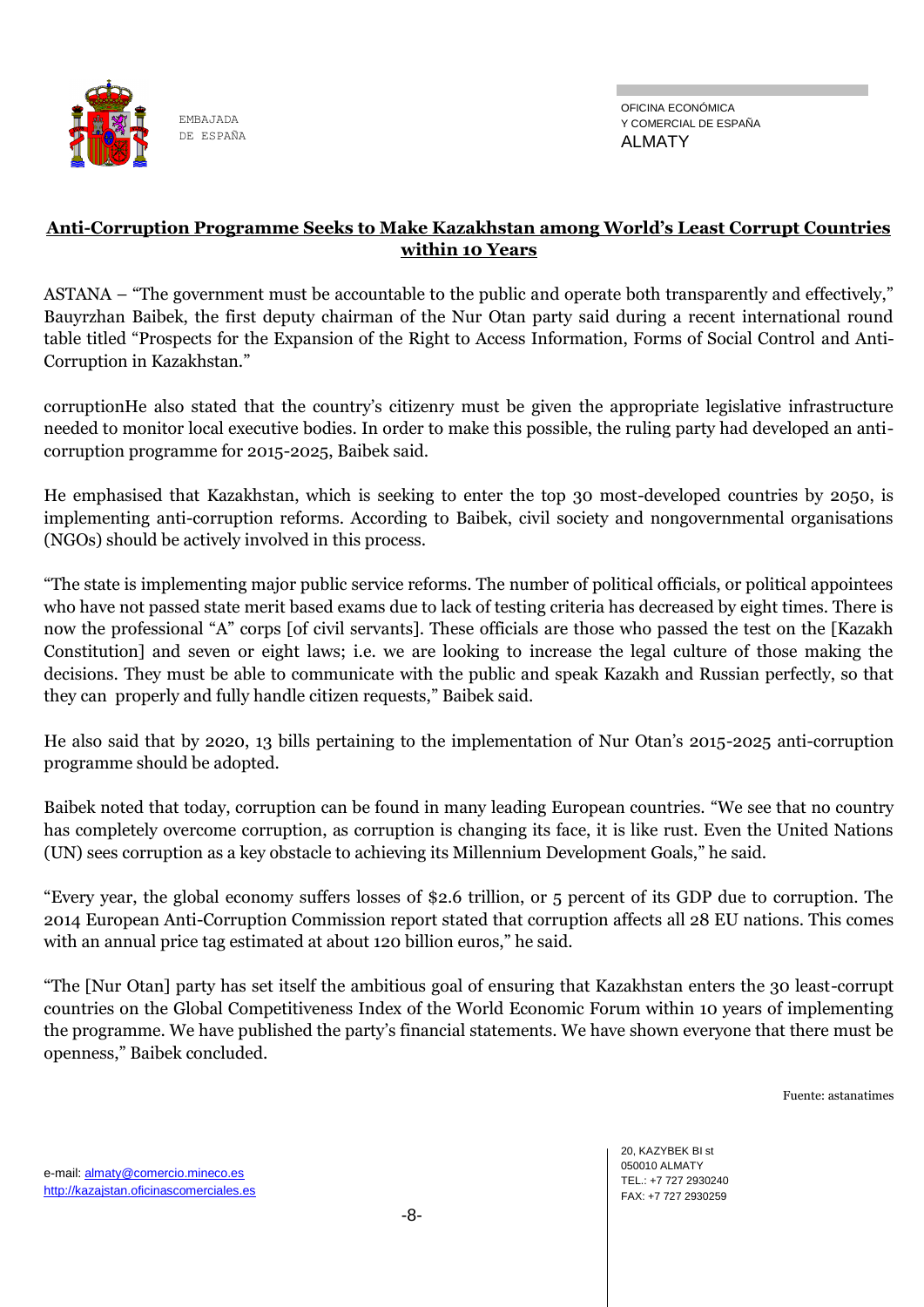

### **World Bank to help boost Kazakhstan SMEs**

The World Bank said Monday that its Board of Executive Directors approved a \$40 million loan to facilitate competitiveness for small and medium-size enterprises (SME) in Kazakhstan.

The lack of management skills and market linkings are major obstacles Kazakhstan's private sector faces, the bank said. This project aims to increase these capacities by training business consultants to be able to help SMEs and entrepreneurs.

"Small and medium-size enterprises are widely identified as important sources of economic growth and employment and, therefore, an essential foundation for shared prosperity," World Bank Country Manager for Kazakhstan Ludmilla Butenko said. "The project is expected to increase the competitiveness of Kazakhstani SMEs to contribute to diversification of the economy by reducing its reliance on extractive industries."

Market linking will be improved by a pilot supply development program that will help authorities facilitate development in emerging sectors of the economy.

This project is subject to Kazakhstan's approval.

Fuente: cistranfinance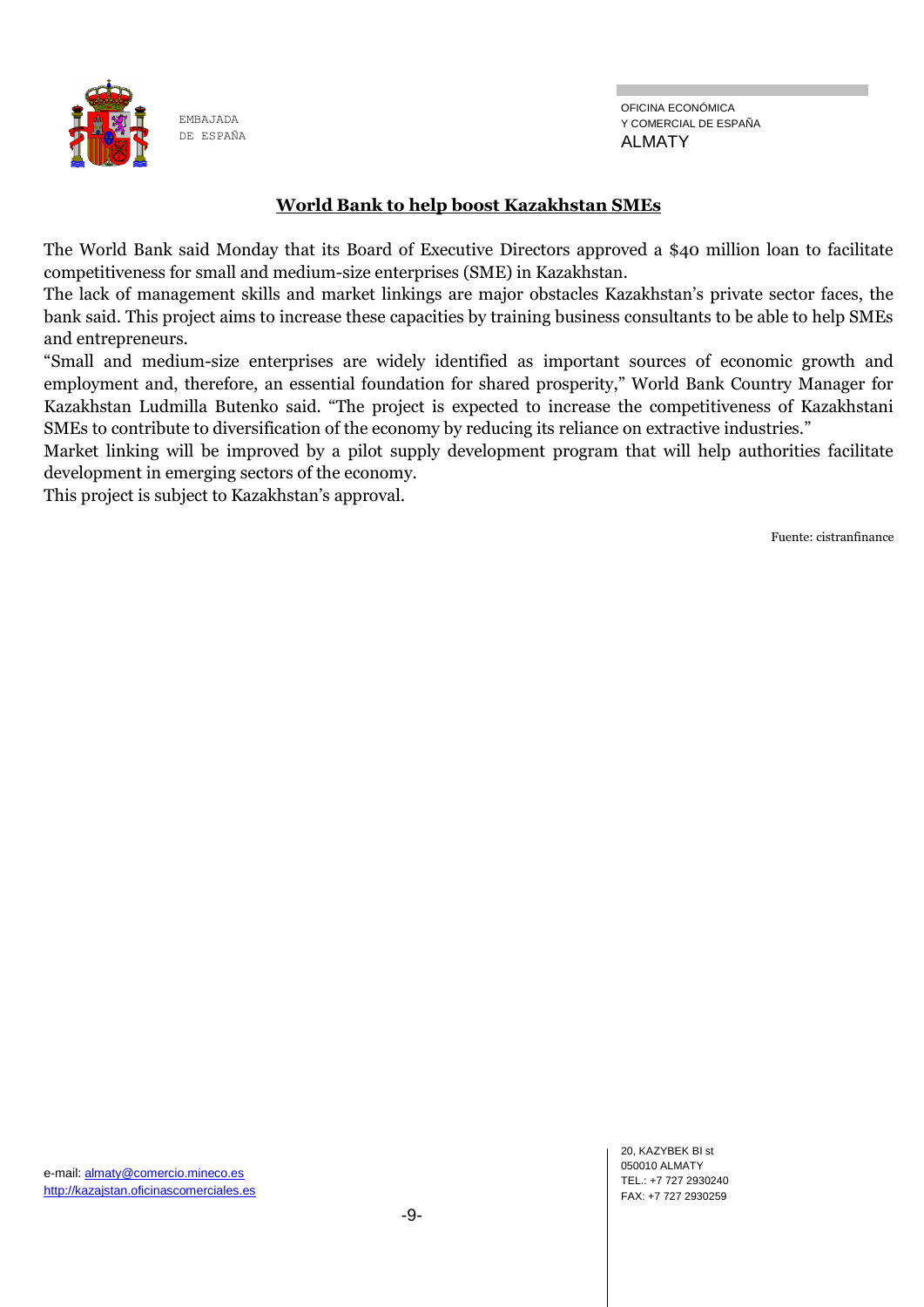

OFICINA ECONÓMICA Y COMERCIAL DE ESPAÑA ALMATY



## **Kyrgyzstan's National Bank Governor Analyzes Effects of Russian Downturn**

The fallout from Russia's economic downturn is forcing Kyrgyzstan to spend its limited reserves to fend off speculators and ease pressure on its currency, National Bank Chairman Tolkunbek Abdygulov tells EurasiaNet.org. Abdygulov is using the crisis to try to strengthen rules for the Central Asian country's underregulated financial sector.

Abdygulov has told banks to increase their som capitalization. He also would like to close thousands of poorly regulated currency exchange shops, which he accuses of sustaining the shadow economy and of spreading panic by speculating on the som.

Kyrgyzstan is acutely dependent on remittances from migrant workers in Russia, which total the equivalent of roughly 32 percent of GDP, according to the World Bank. The net inflow of remittances, measured in dollar terms, declined by 5.1 percent last year, according to Abdygulov. Almost 97 percent of incoming remittances arrived from Russia. The decline in inflows helped push the som down 19.7 percent against the dollar last year. The ruble fell almost 50 percent.

Abdygulov explained that much of the som's volatility – especially in December, when the ruble hit record lows – was "caused by panic."

He believes it was panic because, at the time, there was no unusual demand for dollars at banks. "Our currency exchange bureaus started to use this opportunity to speculate on the fluctuation of the Kyrgyz currency to profit," he said.

-10-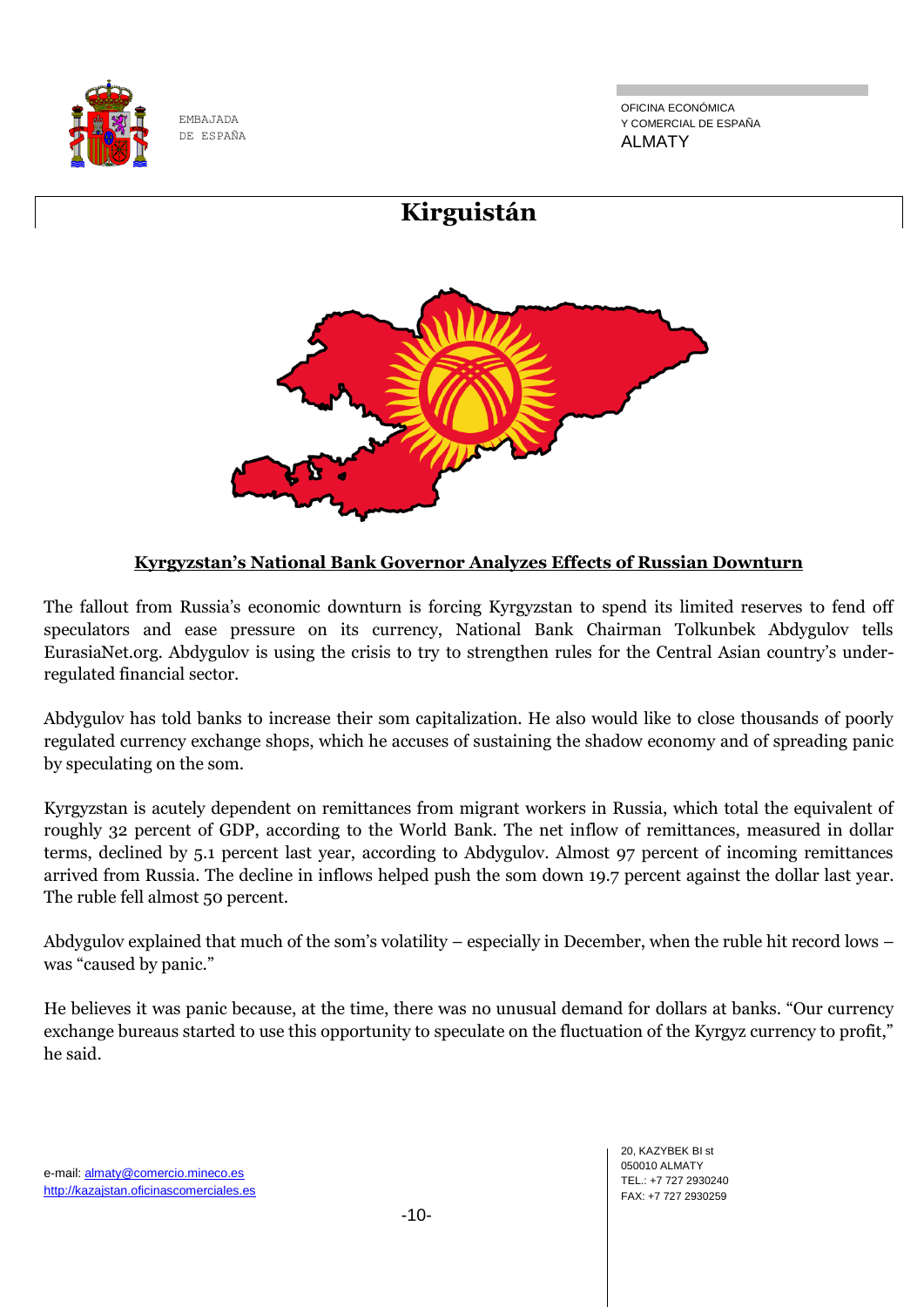

OFICINA ECONÓMICA Y COMERCIAL DE ESPAÑA ALMATY

The ruble's volatility forced the National Bank to spend about \$500 million last year and \$106 million during the first six weeks of 2015 to stabilize the som. But Abdygulov stressed that the bank was also purchasing dollars. Total reserves fell from \$2.21 billion in January 2014 to \$1.87 billion in December, a net decline of \$340 million.

The central bank's interventions are just to "smooth the impact" of the ruble's slide, he said. "We don't want to allow […] panic on the financial market. But we never fix the som."

In January the International Monetary Fund said it expects Kyrgyzstan's economy to grow just 1.7 percent this year – down from a 3.6 percent growth rate in 2014 and 10.9 percent the year before. "The deepening economic crisis in Russia is expected to dampen remittances, trade, and domestic demand," the IMF said.

Inflation is driven by the som's depreciation. "Inflation in this country is mainly imported inflation because we are not a big producer. We have a big trade deficit. If the prices of major imported goods go up, then inflation is also imported here," Abdygulov explained. He projects 11 percent inflation this year, or roughly double the bank's target.

In response to the depreciation of the som, some have called for a de-dollarization of the Kyrgyz economy. Abdygulov says any decision to move in that direction is not the government's. De-dollarization cannot be implemented by "a single decision of the government and the central bank. It is also a decision for businesses. Are businesspeople in Kyrgyzstan and China ready to start trading in yuan and som?" he asked. He doubted it, because the dollar is treated as a trusty storage mechanism.

"People in Kyrgyzstan save in two ways: first they buy apartments, which is why our construction sector is booming, because they don't have any other assets available [to buy]," Abdygulov said. "The second is the US dollar. But the Kyrgyz som is the national currency, and so all transactions are done in som, which is why people also need to have soms in their pockets."

Abdygulov would like to close the thousands of informal exchange points around the country. The move would, he said, strengthen the banking sector and bring a large segment of the economy out of the shadows; officials estimate that the informal economy is worth about 40 percent of Kyrgyzstan's GDP. People are willing to buy dollars at lower rates in the exchange bureaus "to hide" their transactions, he said, explaining that he has drafted legislation for government consideration.

Meanwhile, the National Bank began shifting last year to inflation targeting in order to stabilize interest rates and offer better credit conditions in the commercial loan market. Abdygulov hopes a merging of rates will strengthen, over the medium term, the bank's ability to maintain an inflation target closer to 5-7 percent. On February 24, the bank announced it would leave its key discount rate unchanged at 11 percent.

Kyrgyz commercial bankers often complain they are unable to offer loans in soms because of low liquidity. Abdygulov insisted that there are plenty of soms in circulation, but banks are not doing enough to attract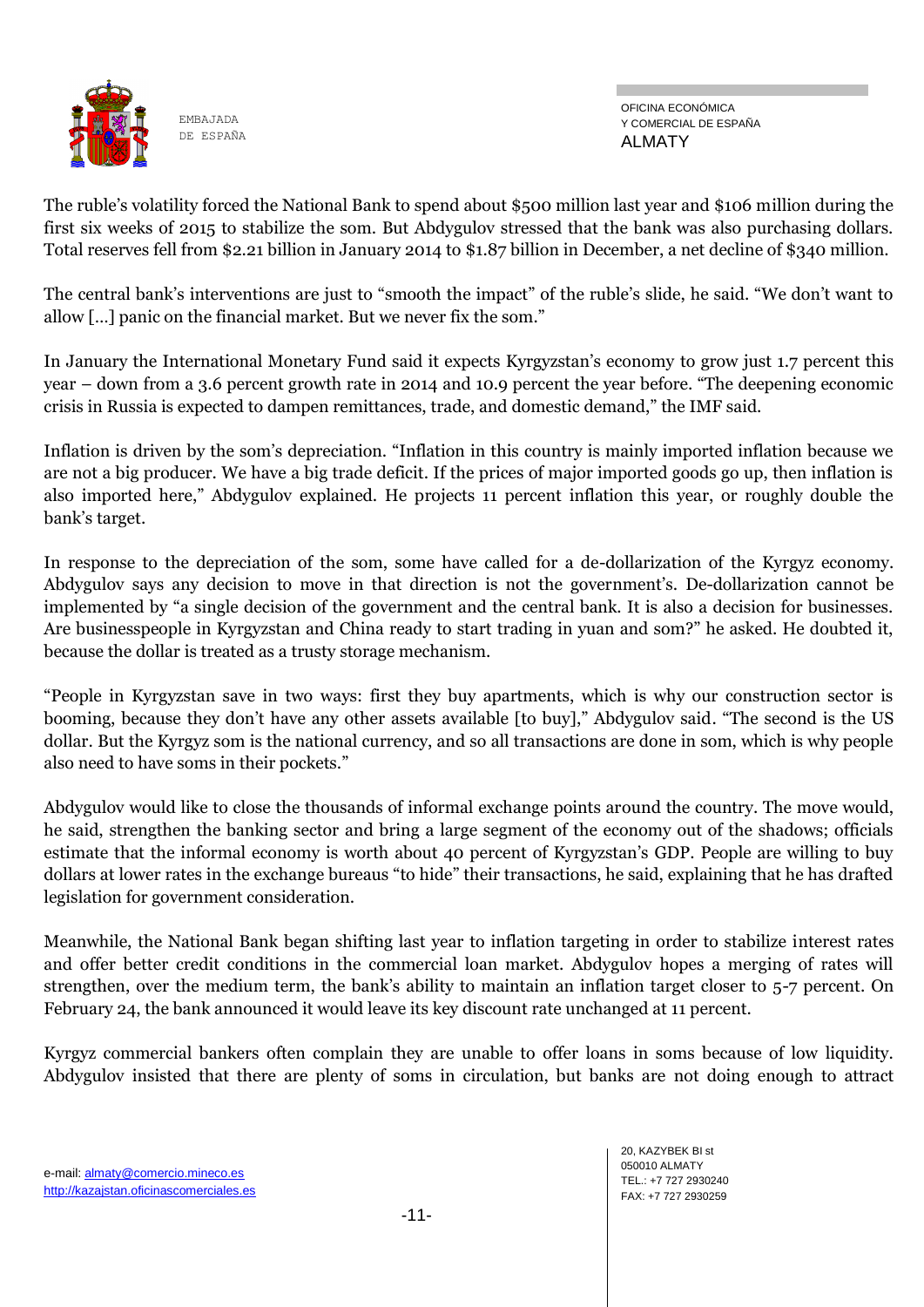

OFICINA ECONÓMICA Y COMERCIAL DE ESPAÑA ALMATY

deposits. One theory is that the banks are holding too much of their capital in dollars. According to National Bank figures compiled in December 2014, 68 percent of the som supply was outside the banking system.

"There is no reason for [bankers] to claim there is not enough som liquidity. The problem is that the soms are not in the formal sector, they are outside the banking system," Abdygulov said. He has instituted new rules that will require banks to increase their capital from 150 million to 600 million soms (\$10 million) by 2017.

That should bolster the som's attractiveness, the chairman hopes. At the moment about 43 percent of deposits are held in soms, according to National Bank data, and 57 percent in dollars. Historically, on average, about 50 percent of total deposits have been in soms.

Low financial literacy is one reason many borrowers choose to take loans in dollars, which are harder to maintain for people who earn soms. "People see the interest rates for mortgages and when they see that the interest rate for a US dollar loan is less [than a loan in soms], they think they'll pay less," Abdygulov said, adding that he is working to ban dollar loans to anyone who does not earn dollars.

Fuente:Eurasia Net

#### **Canadian court freezes Kyrgyz shares in Centerra at Latvian banker request**

BISHKEK (TCA) — The Canadian province of Ontario's Superior Court of Justice has frozen Kyrgyzstan's shares worth \$20.5 million CAD in Canada's Centerra Gold mining company, ruling in favor of Latvian businessman Valery Belokon over the nationalization of his Manas Bank in Kyrgyzstan, Latvian media reported on Tuesday with reference to Belokon Holding.

The Latvian company said that Belokon had applied to the Canadian court after Kyrgyzstan's government had not performed the ruling of the UN's international court of arbitration in Paris which ordered the Kyrgyz government to pay US \$16.5 million to Belokon to compensate for his bank's nationalization.

According to Belokon Holding, the Canadian court will now decide on enforced implementation of the arbitration court's decision in Canada, given that in line with the UN New York convention, in case the losing party in a dispute misses the compliance deadline, the winning party may obtain an enforced implementation of the court decision, turning against the country's assets in any member state of the convention.

In October 2014 the international court of arbitration in Paris ruled that the Kyrgyz government has to pay US \$16.5 million to Belokon for the nationalization of Manas Bank in Kyrgyzstan.

Belokon had filed a lawsuit against the Kyrgyz government over the nationalization of his Manas Bank in Kyrgyzstan, demanding compensation for the loss of the bank.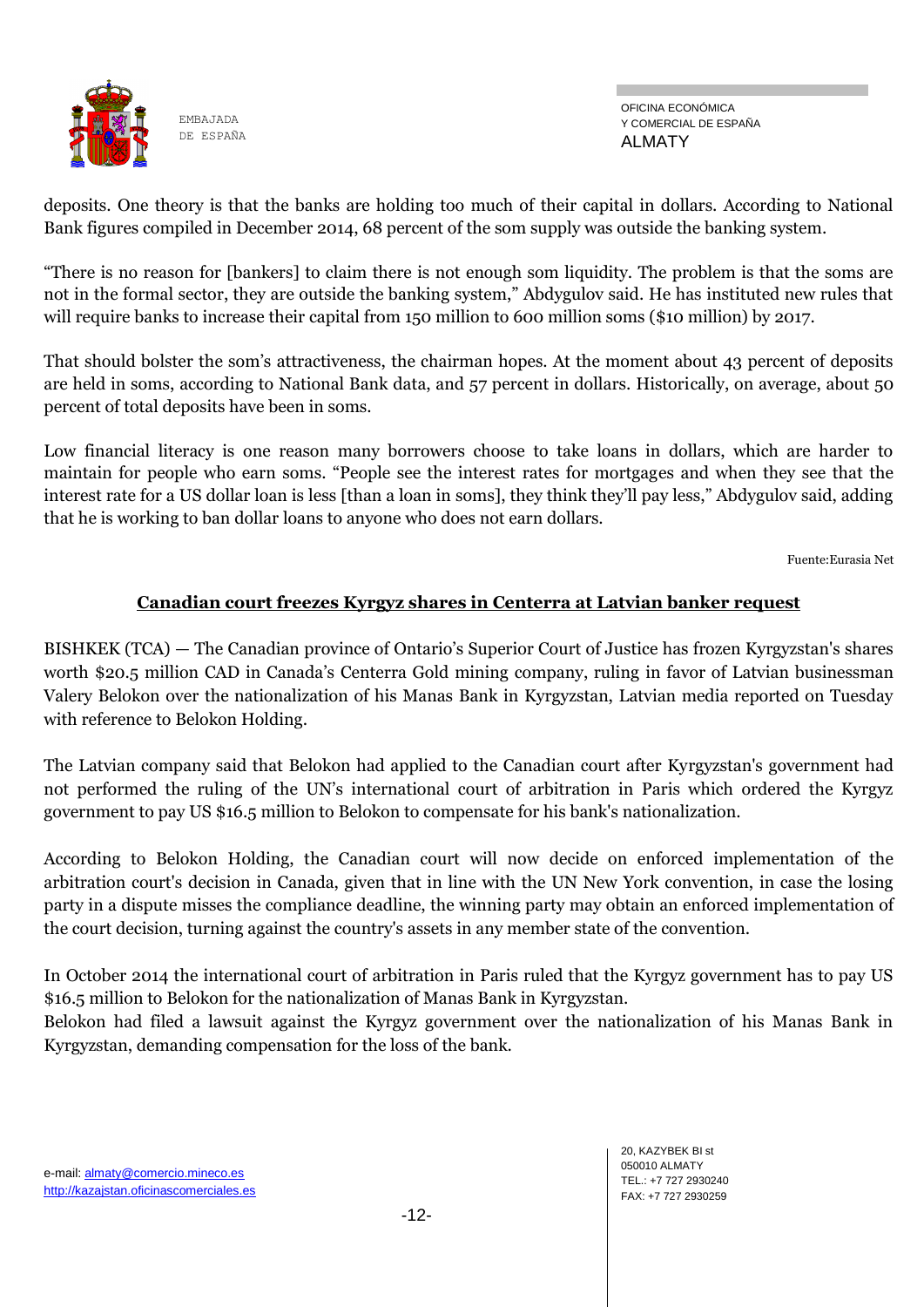

OFICINA ECONÓMICA Y COMERCIAL DE ESPAÑA ALMATY

Kyrgyzstan's interim government, which came to power after the ouster of President Kurmanbek Bakiyev in April 2010, took over five commercial banks in Kyrgyzstan, including Manas Bank. The government then explained the move by the need to prevent outflow of funds from bank accounts linked with ousted President Bakiyev and other former state officials. A criminal case was launched in Kyrgyzstan against Belokon, the key owner of Manas Bank.

The ruling regarding Manas Bank is one of several rulings of international arbitration courts that order the government of Kyrgyzstan to pay a total of a billion in US dollars to foreign companies.

Fuente: Timesca

#### **Kyrgyzstan joined the Nagoya Protocol**

Bishkek, March 4 / Kabar /. Kyrgyz President Almazbek Atambayev signed the Law "On the accession of the Kyrgyz Republic to the Nagoya Protocol on Access to Genetic Resources and the Fair and Equitable Sharing of Benefits Arising from their Utilization to the Convention on Biological Diversity."The Kyrgyz President's information policy department reports.

Fuente:Kabar

## **Import of generic drugs to Kyrgyzstan now legal**

Bishkek (AKIpress) - 611692.1.1425463034 Members of the parliament of Kyrgyzstan approved on March 4 the third reading of the amendments to the patent act.

The bill was prepared to give population an access to generic drugs.

Prices for medicines in Kyrgyzstan mainly depend on the system of intellectual property rights, which makes them too expensive, the bill initiators said.

Kyrgyzpatent, the Ministry of Health, and private hospitals supported the bill.

Generics are a drug product that is comparable to a brand/reference listed drug product in dosage form, strength, quality and performance characteristics, and intended use. It has also been defined as a term referring to any drug marketed under its chemical name without advertising.

Although they may not be associated with a particular company, generic drugs are subject to the regulations of the governments of countries where they are dispensed. Generic drugs are labeled with the name of the manufacturer and the adopted name (nonproprietary name) of the drug.

Fuente:Aki Press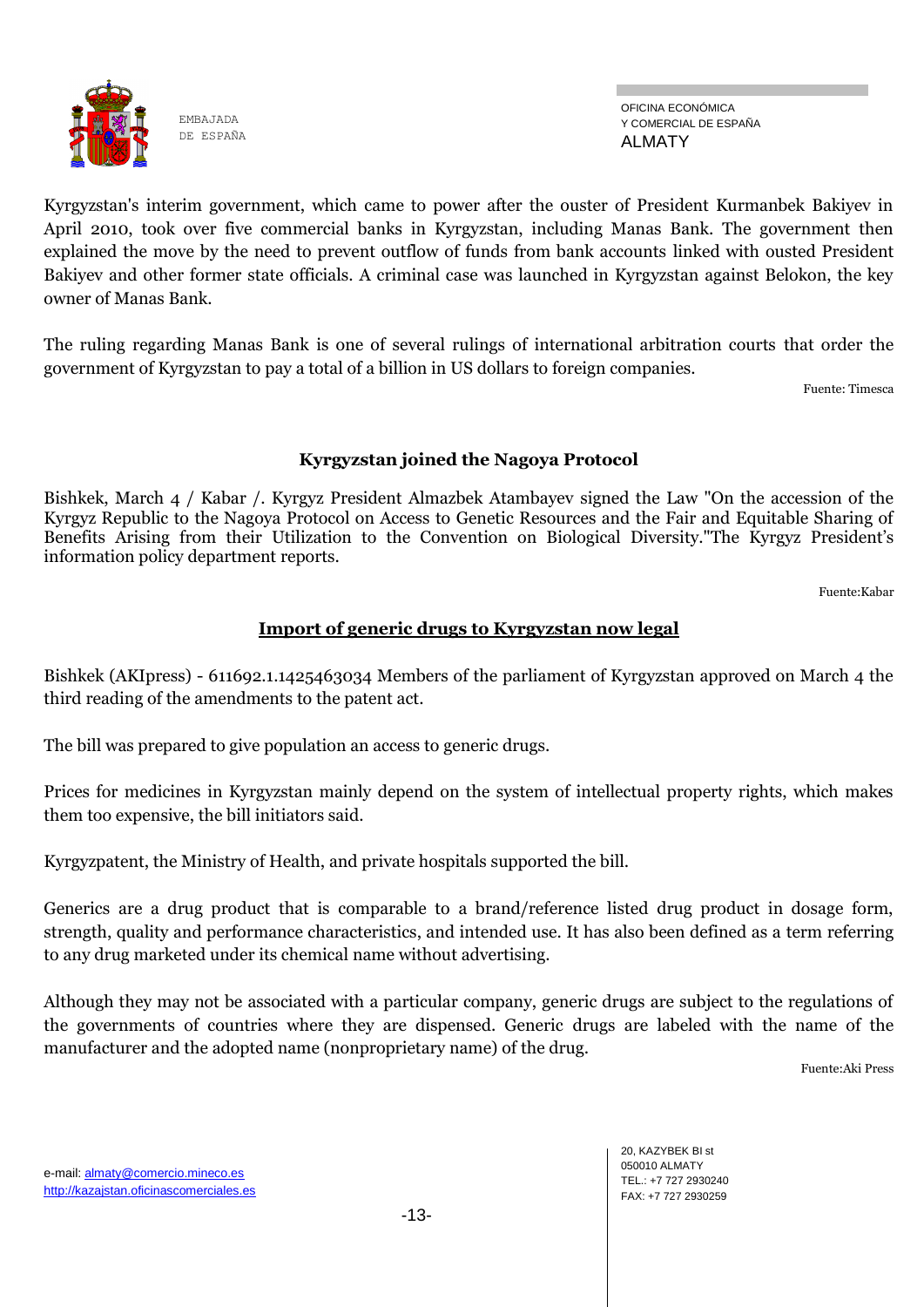

#### **Russia is looking forward to the fifth member of the integration union - A. Belianinov**

Bishkek, March 3 / Kabar /. Russia is looking forward to the fifth member of the integration union, chairman of the Federal Customs Service of Russia Andrei Belianinov told at a meeting with Prime Minister of the Kyrgyz Republic Djoomart Otorbaev.

According to him, despite the tight deadlines of Kyrgyzstan's joining the EEU and the completion of all procedures, "I think we're able to do this and we will do it."

Belianinov noted that the end of the last year and the beginning of the 2015 was very exciting.

"Signing of documents on Kyrgyzstan's entry in the format of our integration association. We certainly look forward to the fifth member of our team and as we are responsible for the Kyrgyz-Russian intergovernmental commission, we understand what is behind this, " he said.

Members of EEU are Armenia, Belarus, Kazakhstan and the Russian Federation.

Fuente:Kabar

#### **Kyrgyzstan and Tatarstan discussed a number of promising investment projects**

Bishkek, March 3 / Kabar /. A business forum "Kyrgyzstan, Tatarstan" is held today in the Ala-Archa State Residence.

The forum was attended by Prime Minister of Kyrgyzstan Djoomart Otorbaev, head of the Federal Customs Service of Russia Andrei Belianinov, President of the Republic of Tatarstan Rustam Minnikhanov and businessmen of the two countries.

Director of Investment Promotion Agency of the Ministry of Economy off the KR Almaz Sazbakov informed the business circles of Tatarstan on investment opportunities in Kyrgyzstan.

Deputy Prime Minister and Minister of Industry and Trade of Tatarstan Ravil Zaripov, noted in his presentation about the industrial potential of Tatarstan the available opportunities for joint industrial parks.

"In Kyrgyzstan, there is a good experience to establish free economic zones. In frames of such zonez we could cooperate in the production of polymers, " he said, inviting the Kyrgyz side to the Energy Forum, which will take place in Tatarstan April 1-3 this year. The main theme of the forum will be the development of energy-saving technologies and their application in manufacturing, housing and utilities and in other sectors.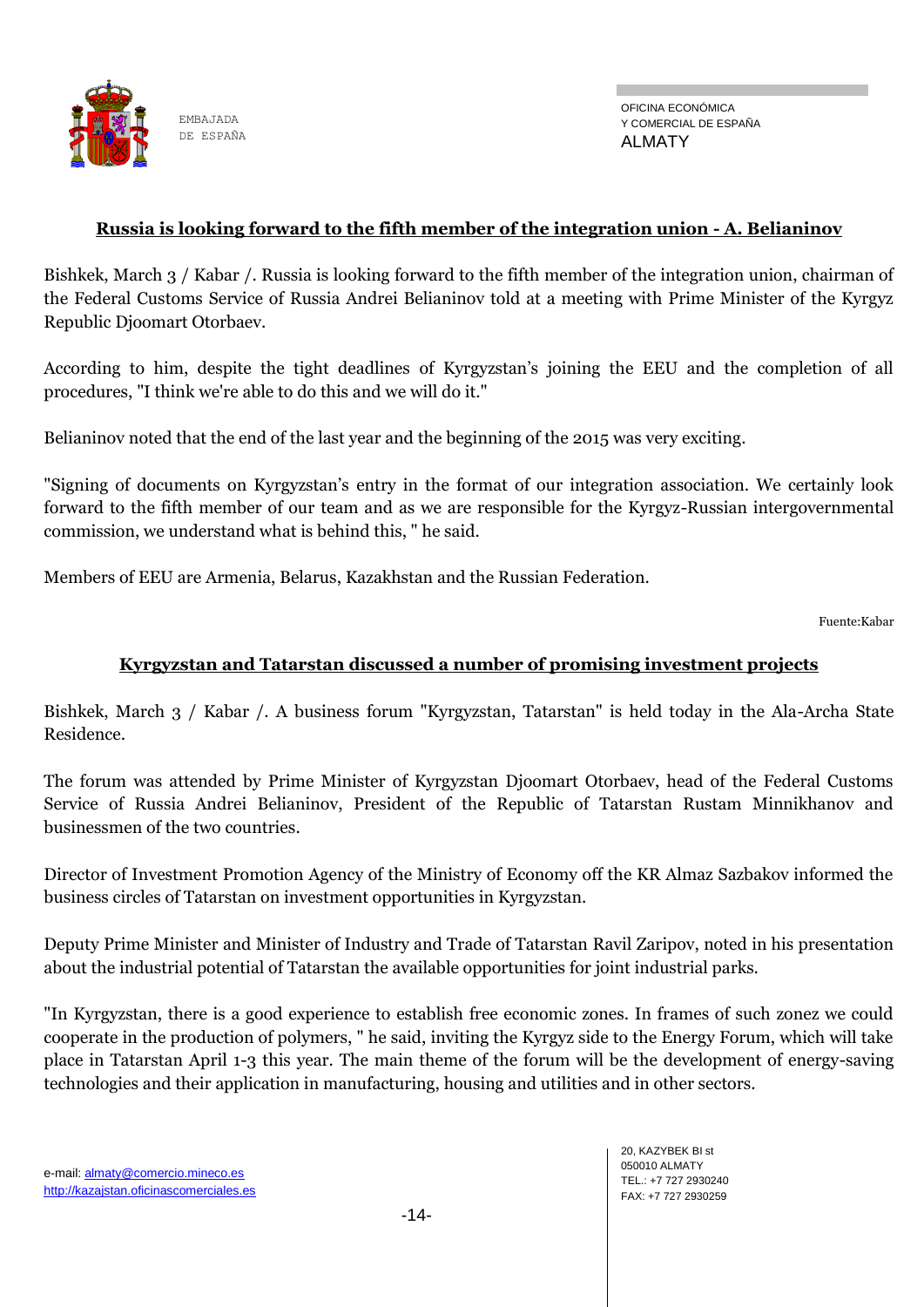

OFICINA ECONÓMICA Y COMERCIAL DE ESPAÑA ALMATY

Minister of Energy and Industry of Kyrgyzstan Kubanichbek Turdubaev in his presentation about the potential of the industry of the republic offered the Tatarstan side to invest in the creation of Technopolis for textile and garment production.

Deputy Minister of Agriculture and Land Reclamation of the Kyrgyz Republic Erkinbek Choduev and Deputy Minister of Transport and Communications Ernis Mamyrkanov also spoke with the investment presentation. Economy Minister of the KR Temir Sariev noted that in the framework of Kyrgyzstan's entry into the Eurasian Economic Union all raised investment projects at the business forum are relevant and promising.

Fuente: Kabar

## **Kyrgyzstan ratified Agreement on Economic, Trade and Technical Cooperation with Qatar**

Bishkek, March 4 / Kabar /. Kyrgyz President Almazbek Atambayev signed the Law "On ratification of the Agreement on Economic, Trade and Technical Cooperation between the Government of the Kyrgyz Republic and the Government of the State of Qatar, signed on June 3, 2014 in Doha." The presidential press service reports. The law was adopted by the Jogorku Kenesh February 5, 2015.

Under the law, the Ministry of Foreign Affairs of Kyrgyzstan is instructed to inform the Ministry of Foreign Affairs of the State of Qatar on implementation of internal procedures by the KR necessary for the entry into force of this Agreement.

This Law shall come into force from the date of publication.

Fuente:Kabar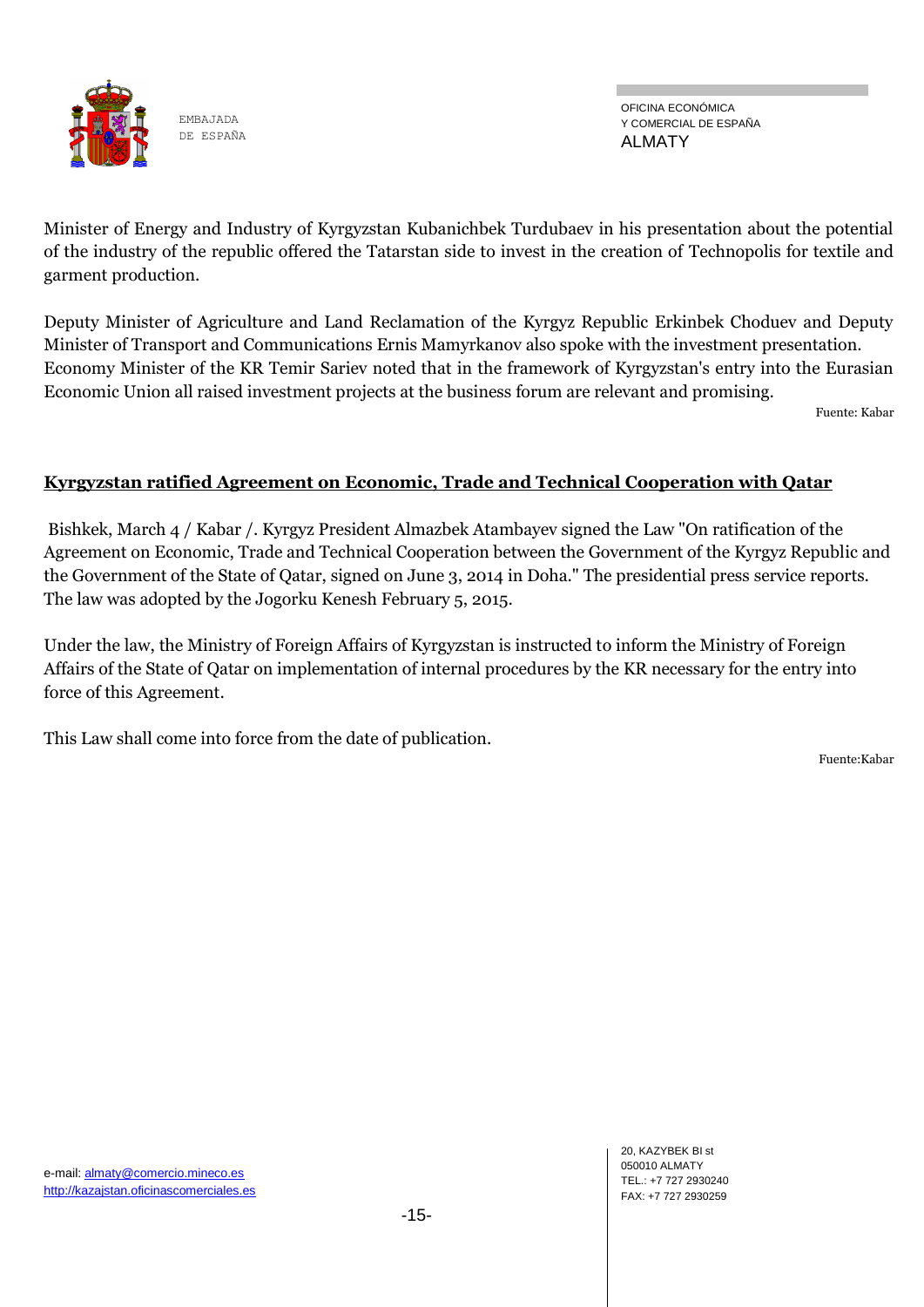

OFICINA ECONÓMICA Y COMERCIAL DE ESPAÑA ALMATY



## **Remainder of loans provided by Tajik banks amounts to more than 9.9 billion somoni**

DUSHANBE, March 3, 2015, Asia-Plus -- The remainder of loans provided by Tajik banks rose 29 percent in a year to February 28, 2015, reaching more than 9.9 billion somoni, according to the National Bank of Tajikistan (NBT).

5.2 billion somoni have been provided in short-term loans and 4.7 billion somoni have been provided in longterm loans.

Last month, the weighted average interest rate for loans provided in the national currency was 26.52 percent and the weighted average interest rate for loans provided in foreign currencies was 23.67 percent, Tajik central bank noted.

The volume of micro loans provided over the first two months this year has reportedly risen 6.7 percent compared to the same period last year.

Over the same two-month period, 88.5 million somoni have been provided in microloans to entrepreneurs in remote mountain areas, which was 0.2 percent more than in the same period last year.

According to Tajik central bank, 141 lending organizations, including 17 banks, one non-bank credit institution, 41 microloan deposit organizations, 43 microloan organizations and 39 microloan funds now operate in Tajikistan.

Fuente: Asia Plus

e-mail: almaty@comercio.mineco.es http://kazajstan.oficinascomerciales.es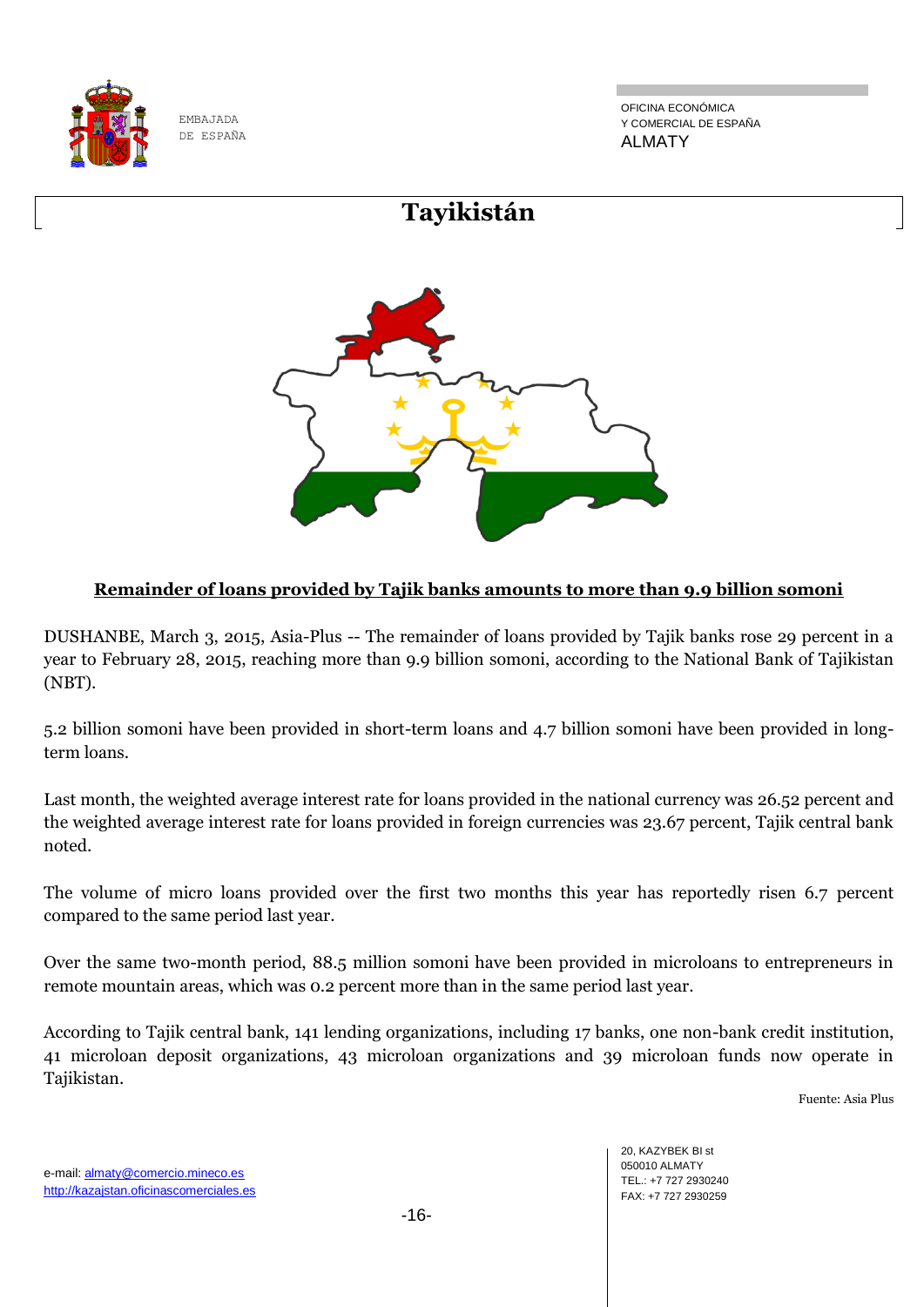

#### **UNDP provides \$200,000 to support professional development of Tajik young diplomats**

DUSHANBE, March 3, 2015, Asia-Plus -- UNDP has launched Phase 4 of the 'Support to Institutional Development of the Ministry of Foreign Affairs of the Republic of Tajikistan' Project.

An official signing ceremony of the Project Document 'Support to Institutional Development of the Ministry of Foreign Affairs of the Republic of Tajikistan' Project took place in Dushanbe on March 3.

The document was inked by Tajik Foreign Minister Sirojiddin Aslov and UNDP Resident Representative in Tajikistan Alexander Zuev.

UNDP Country Office in Tajikistan will provide 200,000 U.S. dollars for implementation of the project.

Tajik foreign minister noted that the project had been development in the framework of national priorities of Tajikistan and is based on achievements of the previous phases.

According to him, more than 70 employees of the Tajik MFA will take short- and medium-term refresher courses under the project.

The 'Support to Institutional Development of the Ministry of Foreign Affairs of the Republic of Tajikistan' Project is a joint initiative of UNDP and Tajikistan's Ministry of Foreign Affairs. The main objective of the project is to contribute to development of institutional capacity of the Tajik MFA to effectively implement the Foreign Policy of the country.

Throughout Phases I, 2 and 3, the project enabled advancing qualification of young diplomats through foreign language courses, publications, provision of ICT equipment as well as internships.

Fuente:Asia Plus

#### **UNDP and Japan support Tajik-Afghan cross-border cooperation**

DUSHANBE (TCA) — The United Nations Development Programme (UNDP), the Governments of Tajikistan and Japan, as well as Japan International Cooperation Agency (JICA) yesterday signed a new, two and half year project that will see 160,000 people from Tajikistan and Afghanistan using the target Border Crossing Points (BCP) and cross border markets benefit from a safer and better run border.

The \$4.2 million project provides for the construction of a new border crossing point in Langar, in Tajikistan's South East, the upgrading of five other border crossing points nearby, and training for Tajik border and customs officials for which the Government of Japan, through the Japan International Cooperation Agency (JICA) will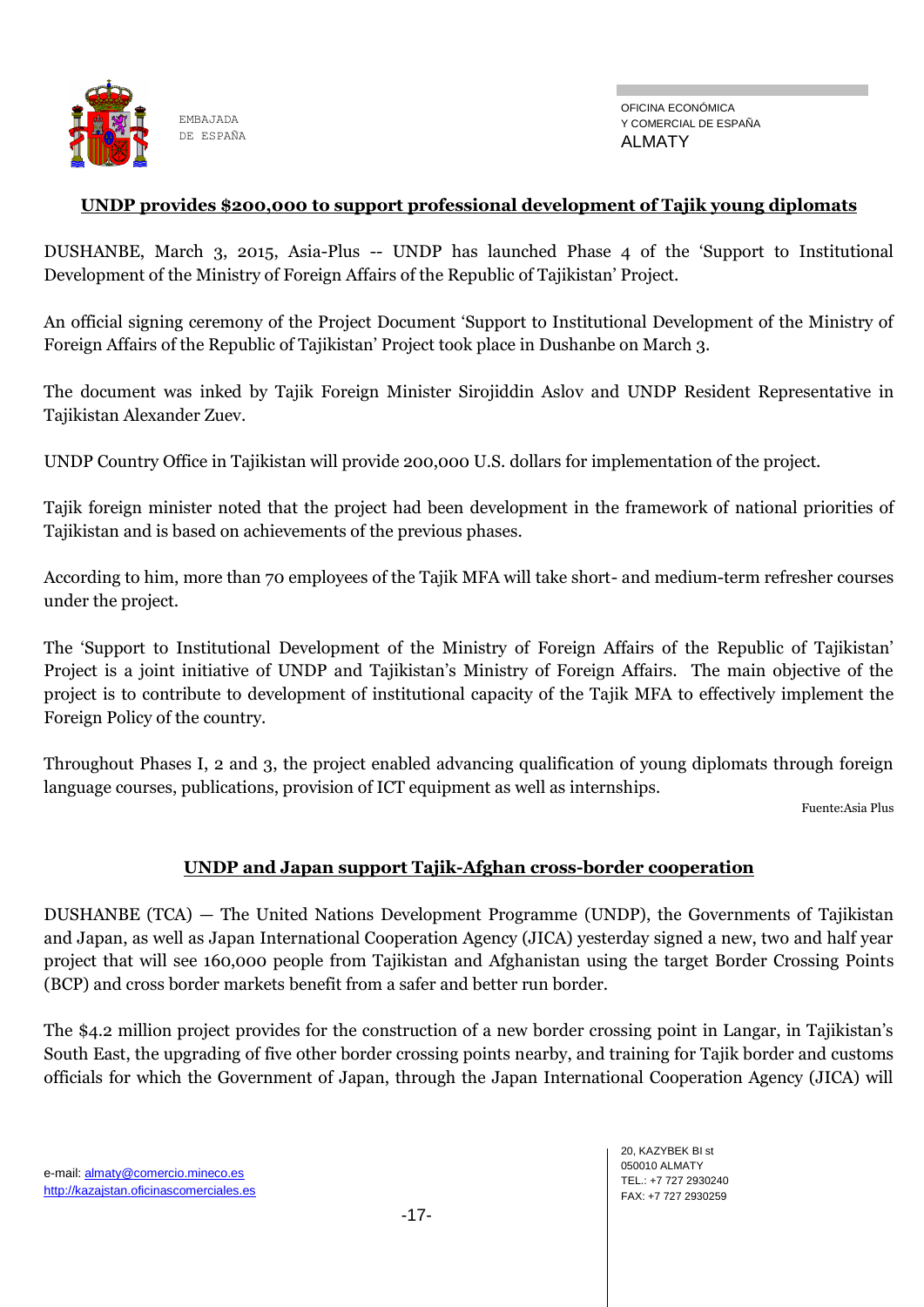

contribute \$3.9 million and UNDP Tajikistan will make up the remaining \$0.3 million, the UNDP office in Tajikistan said.

"With the funding from Japan, this project will help strengthen border management and stability, and make cross-border trade easier for communities in both Tajikistan and Afghanistan," said Alexander Zuev, UNDP Resident Representative at the project's signing ceremony. "Around one hundred border guards and customs officials from Tajikistan will be trained to build more modern, efficient border management systems," he said.

UNDP will work with Tajikistan's Ministry of Foreign Affairs, the Main Department of Border Guards of the State Committee on National Security and local Governments in the Khatlon and Gorno-Badakhshan autonomous regions of Tajikistan.

Speaking at the signing ceremony Sirojidin Aslov, Minister of Foreign Affairs of Tajikistan said: "Well managed Tajik-Afghan border is not only in the interests of Tajikistan, but also entire CIS region."

Takashi Kamada, Ambassador of Japan to Tajikistan, recognized Tajikistan's increasingly important role in ensuring stability in the region and stressed Japan's commitment to support it. Toshinobu Kato, Director General of JICA's East and Central Asia and the Caucasus Department, emphasized the importance of crossborder cooperation in enhancing the living standard of the Tajik people.

In March 2014, UNDP and JICA launched the 'Livelihood Improvement in Tajik-Afghan Cross-border Areas' project to enhance livelihoods and business development through promotion of cross border cooperation between the Tajik and Afghan communities. The new border management project will give a boost to these existing efforts in the border communities.

Fuente:Timesca

## **World Bank Group helps Tajik population increase financial literacy**

Avesta.Tj | 23.02.2015 | The World Bank Group, together with a number of financial institutions, is launching Monday a comprehensive national financial education program in Tajikistan to combat low levels of financial literacy and growing concerns about over-indebtedness.

According to the International Finance Corporation (IFC) country office, the initiative, which will be delivered across a variety of channels including television and radio, will help Tajik individuals and households learn how to better manage their money, develop sound financial skills, and foster stronger banking relationships, as part of wider efforts to increase access to finance in the country.

Recent research on financial literacy in Tajikistan carried out by the IFC, a member of the World Bank Group, revealed that more than 40 percent of respondents spend all their total income, while only half make regular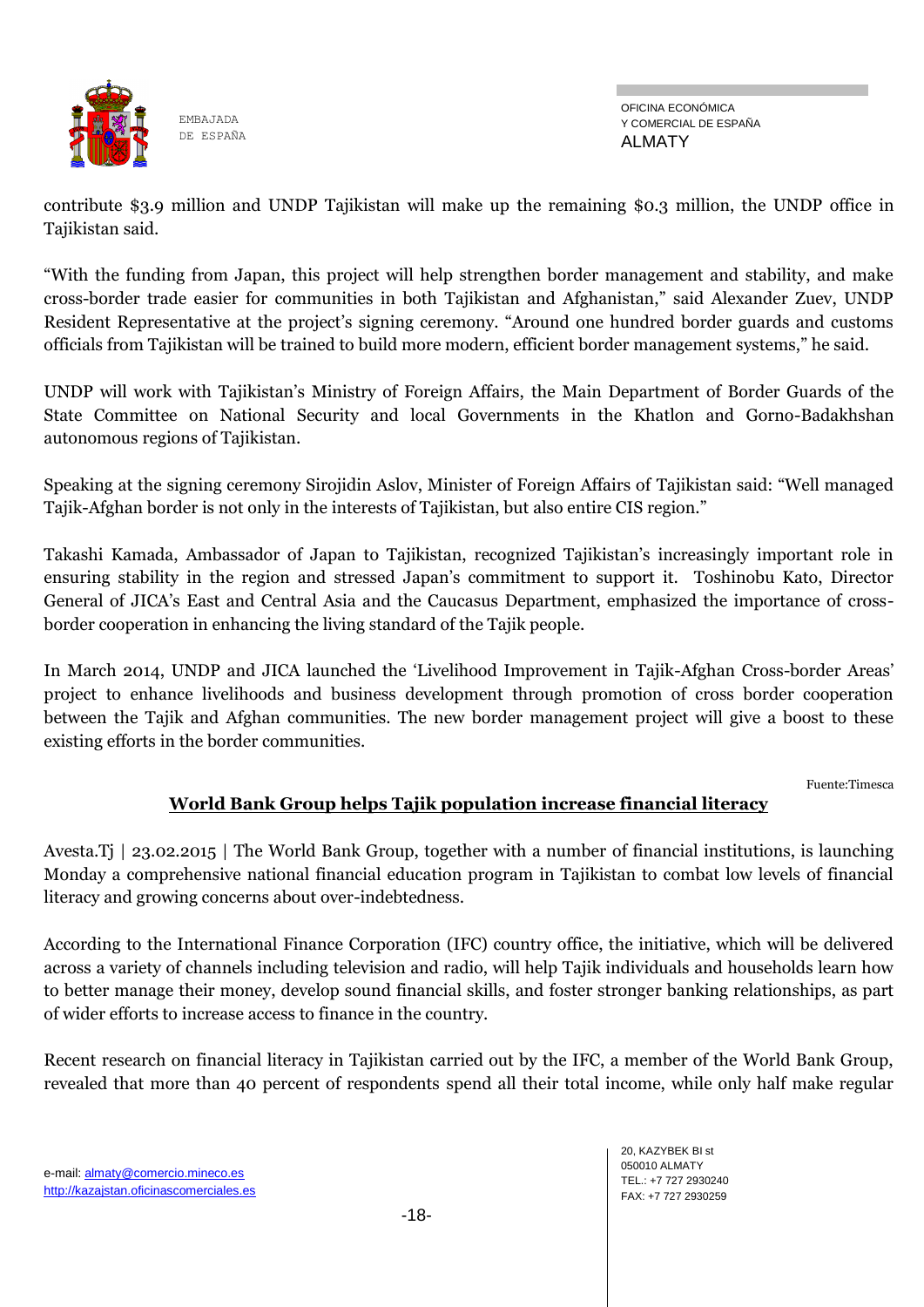

savings. In addition, 83 percent could not explain basic banking terms, about 90 percent had never heard about the credit bureau, and only about 40 percent would agree to provide their credit information to the credit bureau.

The program includes educational materials on household budgets and personal finance management, smart borrowing rules, preventing over-indebtedness, savings strategies, managing remittances, and the benefits of credit information reporting.

The initiative is part of the World Bank Group Finance and Markets Global Practice's Central Asia Financial Markets Infrastructure Project, which aims to strengthen the financial infrastructure in Tajikistan.

The project is funded by the Government of Switzerland.

The World Bank Group is one of the world's largest sources of funding and knowledge for developing countries.

It comprises five closely associated institutions: the International Bank for Reconstruction and Development (IBRD) and the International Development Association (IDA), which together form the World Bank (WB), the International Finance Corporation (IFC), the Multilateral Investment Guarantee Agency (MIGA), and the International Centre for Settlement of Investment Disputes (ICSID).

Each institution plays a distinct role in the mission to fight poverty and improve living standards for people in the developing world.

Tajikistan became a member of IFC in 1994. Since 1997, the IFC has invested 133 million U.S. dollars to support 40 private sector projects in the financial sector, hydro power, retail, tourism and manufacturing sectors.

Fuente:Avesta

## **Tajikistan to deliver 1000 MW to Pakistan until 2017 – ambassador**

Bishkek (AKIpress) - energy Ambassador of Tajikistan Sherali Jononov has said that Pakistan is to get 1000MW energy under CASA1000 project in 2017 and Tajikistan has the potential to provide 1000MW extra to Pakistan on cheaper rates, he added.

He said his country was eager to enhance bilateral trade ties with Pakistan. Jononov said Pakistani kinno, mango and textile could get huge response in Tajik market but Pakistani business community needed to be more active to get their share, reports Pakistan Today.

He was exchanging views with President Rawalpindi Chamber of Commerce and Industry (RCCI) Syed Asad Mashadi during his visit to Chamber on Tuesday.